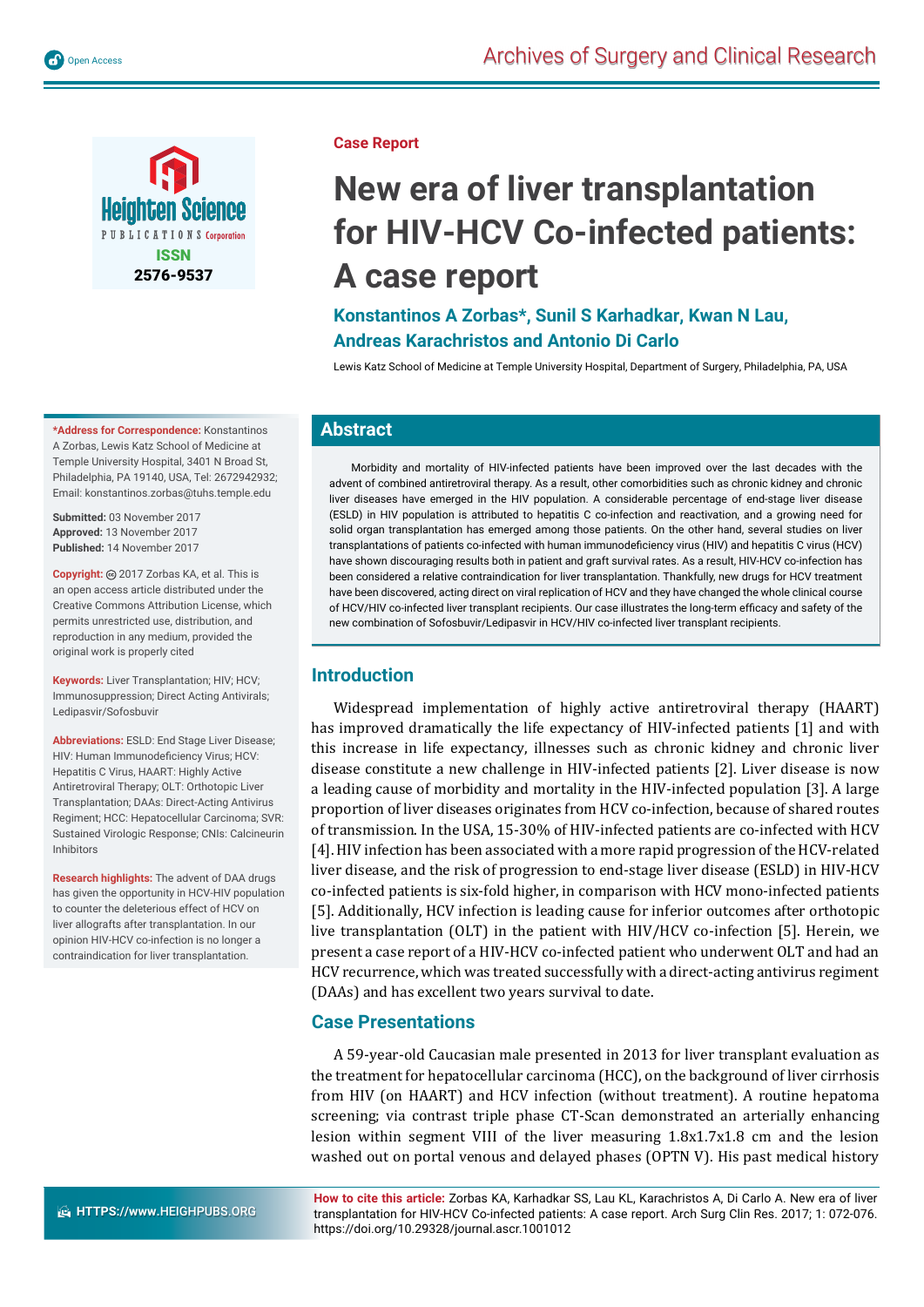

was significant for anxiety, depression, HIV and HCV infection (HCV genotype 1a) both diagnosed several years before. The patient had a positive smoking history which was stopped five years before and positive history for illegal drug abuse which was stopped ten years before. His past surgical history was significant for right nephrectomy and cholecystectomy after a gunshot wound. His family history was significant for coronary disease in both parents.

The patient underwent four sessions of trans-arterial chemoembolization (TACE) as a bridging maneuver to liver transplantation. After one and a half years from the initial diagnosis of the lesion, a suitable HCV negative deceased donor became available and the patient underwent OLT. At the time of transplantation, the patient had MELD score 34, WBC 6.8 K/MM<sup>3</sup>, Hematocrit 39.2%, Platelets: 62 K/MM<sup>3</sup>, CD4 199cells/uL (CD4 percentage 43%), Total Bilirubin 1.7 mg/dL, Alanine Aminotransferase 79 U/L, Aspartate Aminotransferase 87 U/L and AFP 10.4. The histological examination of the explant showed residual hepatocellular carcinoma confined to the liver, status post chemoembolization, moderate differentiated, with 90% tumor necrosis and without vascular or peri-neural invasion. The non-neoplastic liver was cirrhotic, stage 6/6, with chronic active hepatitis and macro-steatosis up to 25%. The postoperative course was uneventful and the patient was discharged ten days later, with treatment for HIV (Raltegravir, Abacavir, Lamivudine and Maraviroc) and immunosuppression therapy with Steroids, Mycophenolate Mofetil and Tacrolimus. Two months after transplantation the patient came back with clinical and laboratory picture of acute cellular rejection, which was verified with biopsy and treated appropriately with steroids. After this episode of acute rejection, he was additionally treated three times with steroids. During the first post-operative months after the liver transplantation the patient had clinical and laboratory findings compatible with HCV recurrence (HCV PCR 8,571,687 International Units/mL) and it was proposed to start treatment for HCV infection, with a combination of Ribavirin, Ledipasvir and Sofosbuvir. He received 24 weeks of anti-HCV treatment and sustained virologic response (SVR) was achieved for both 12 and 24 weeks. One year after the completion of HCV treatment the patient had no detectable levels of HCV and no adverse effects or drug interactions have been observed. Preoperative and postoperative laboratory findings are cited in table 1 and the HCV viral load course is cited in figure 1.

### **Discussion**

HCV-HIV co-infection is associated with exceedingly poor outcomes after OLT, with regard to both patient and graft survival rates; mainly due to a higher rate and worse phenotypes of rejection in that population [5]. The causative factors are primarily hepatitis C virus recurrence which leads to liver fibrosis/cirrhosis and HIV infection which accelerates the pathophysiologic process, through immunosuppression [6]. Therefore, in HIV-HCV co-infected liver transplant candidates there are two primary

| Table 1: Preoperative and Postoperative Laboratories. |            |            |            |               |                |                |       |                      |                |            |
|-------------------------------------------------------|------------|------------|------------|---------------|----------------|----------------|-------|----------------------|----------------|------------|
| <b>Dates</b>                                          | <b>AST</b> | <b>ALT</b> | <b>ALP</b> | <b>T.BILI</b> | <b>HCV RNA</b> | <b>HIV RNA</b> | CD4   | <b>H<sub>b</sub></b> | <b>WBC</b>     | <b>PLT</b> |
|                                                       |            |            |            |               | $($ IU/mL $)$  | (Copies/mL)    | count | (gm/dL)              | (K/MM3)        | (K/M M3)   |
| <b>Preoperative Values</b>                            |            |            |            |               |                |                |       |                      |                |            |
| Oct 13                                                | 62         | 74         | 150        | 0.8           | 66,721         | N/A            | N/A   | 12                   | 3              | 96         |
| Jan 14                                                | 147        | 179        | 204        | 1.2           | 601,785        | $20$           | N/A   | 12.8                 | 3.5            | 91         |
| May 14                                                | 22         | 20         | 119        | 0.6           | 13.293         | N/A            | 29    | 10.9                 | $\overline{2}$ | 109        |
| <b>Postoperative Values</b>                           |            |            |            |               |                |                |       |                      |                |            |
| Feb <sub>15</sub>                                     | 1271       | 562        | 63         | 3.1           | 153.790        | N/A            | 199   | 13.3                 | 6.8            | 62         |
| Mar 15                                                | 173        | 199        | 813        | 1.1           | 2.117.177      | ~120           | 135   | 11.7                 | 2.6            | 146        |
| May 15                                                | 358        | 330        | 327        | 4.6           | 8,571,687      | 20             | 102   | 11.8                 | 3              | 107        |
| June 15                                               | 28         | 24         | 122        | 1             | 1,259          | 20             | N/A   | 9.1                  | 3.9            | 195        |
| July 15                                               | 17         | 25         | 128        | 0.9           | < 15           | N/A            | N/A   | 9.9                  | 4.5            | 166        |
| Aug 15                                                | 31         | 67         | 120        | 0.4           | < 15           | $20$           | 320   | 11.3                 | 6.5            | 198        |
| Feb 16                                                | 25         | 62         | 343        | 0.4           | < 15           | N/A            | 182   | 11.1                 | 5.1            | 194        |
| May 16                                                | 47         | 91         | 403        | 0.3           | < 15           | N/A            | N/A   | 11.8                 | 5.9            | 120        |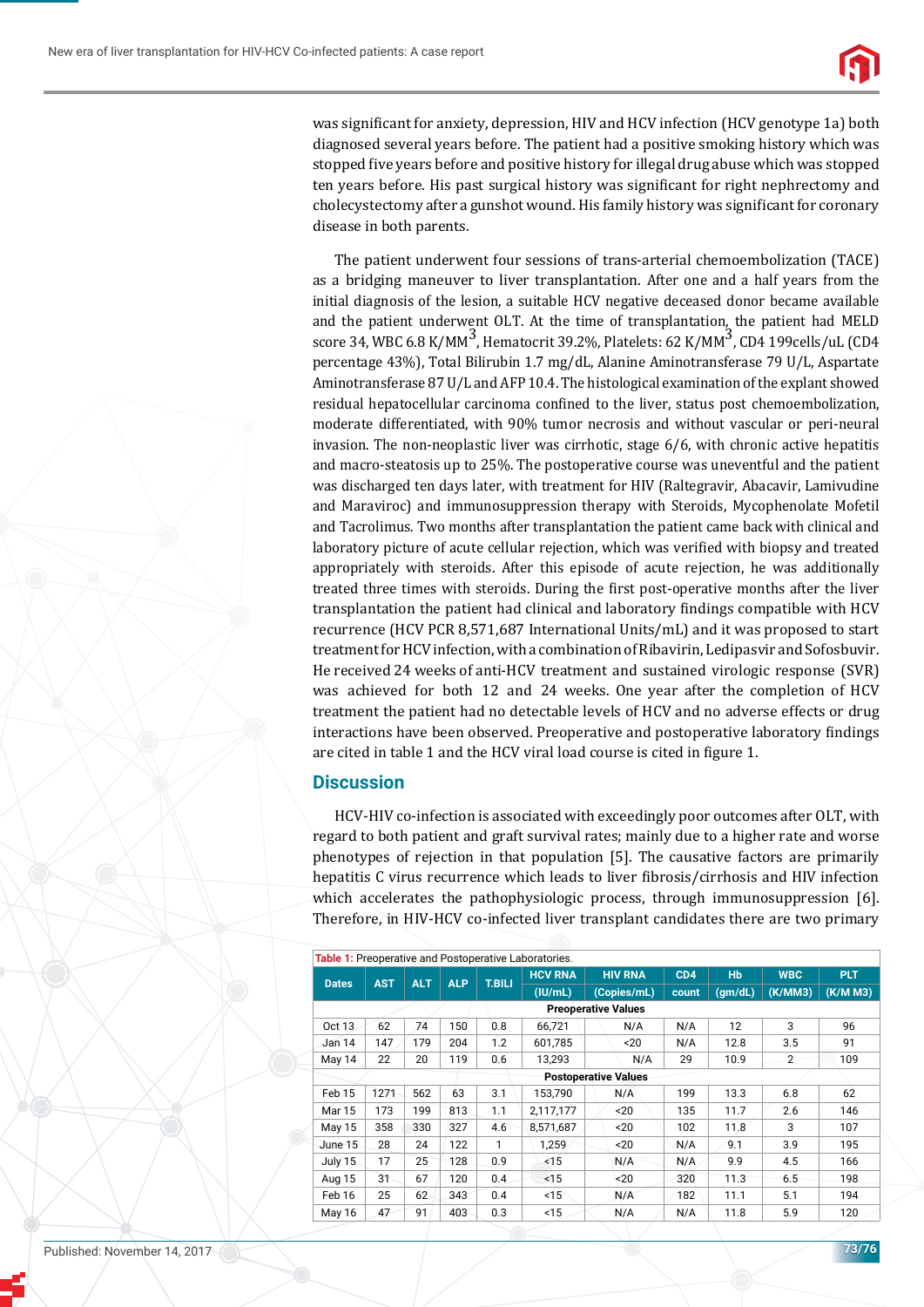New era of liver transplantation for HIV-HCV Co-infected patients: A case report





treatment targets, HIV and HCV, both of which should be managed sufficiently and aggressively. Hepatitis C virus control is the key factor, as HIV has been controlled adequately with HAART, and it can be implemented either in pre-transplantation or in post-transplantation period. The main goal of the HCV treatment is the achievement of undetectable HCV-RNA levels for a long period after the treatment completion, which has been called sustained virologic response (SVR). Pearlman et al have defined sustained virologic response (SVR) as "aviremia" 24 weeks after completion of antiviral therapy for chronic hepatitis C virus (HCV) infection [7]. In the past, Pegylated interferon (PegIFN) and ribavirin (RBV) were the only available HCV treatment choices. However, both have shown very poor outcomes, with limited efficacy and poor tolerance  $[4]$ . Fortunately, during the last couple of years that dismal picture has changed dramatically mainly because discovery of DAAs. DAAs target specific proteins-enzymes of HCV life cycle and can be categorized into four main categories: NS5A inhibitors, NS3/4A protease inhibitors, NS5B polymerase inhibitors (nucleoside and non- nucleoside) and NS5A inhibitors [8]. A number of recent studies have reported exceptional outcomes in HCV mono-infected patients, with SVR 12 in 94% and SVR 24 in 99% of treated population [9,10]. However, HCV treatment in HIV/ HCV co-infected liver transplant candidates and furthermore in HIV/HCV co-infected liver transplant recipients is intricate and demanding. Balancing immunosuppression with minimizing HCV recurrence and HIV infection is challenging and often counterintuitive. As observed in our case, the immunosuppression after liver transplantation in HIV-HCV co-infected patients can suppress the recipient's defenses to such a degree as to facilitate early HCV recurrence and can lead to liver transplant rejection. Possible underlying mechanisms are the inadequate immunosuppression due to drug interactions between ART medications and immunosuppressant, and cross-reactivity between memory T cells, with subsequent hepatocellular injury [5,11,12]. Treatment of rejection with steroids creates a vicious cycle, by suppressing the immune system and accelerating HCV recurrence. A key to breaking the vicious cycle of rejection is the new direct-acting antiviral drugs for HCV as demonstrated in this case with the combination therapy of Ribavirin, Ledipasvir and Sofosbuvir. This demonstrates that DAAs can be used safely to achieve long term and durable SVR after treatment of HCV recurrence in HIV-HCV co-infected liver transplanted patients, without serious drug interactions or adverse effects.

One of the major concerns in treating the HIV-HCV co-infected liver transplant recipients is the drug interactions between antiretroviral therapy, anti-HCV therapy and immunosuppressive therapy. The first approved HCV protease inhibitors (PIs), boceprevir and telavapir, are potent inhibitors of cytochrome P450 3A (CYP3A), demonstrating serious DDIs with HIV protease inhibitors and several non-nucleoside reverse transcriptase inhibitors (NNRTIs) [13]. It would be safer to avoid combination of those DAAs with efavirenz. Furthermore, by inhibiting the CYP3A4 there is a need for reduction of the dosages in calcineurin inhibitors (CNIs), such as tacrolimus/ cyclosporine and mammalian target of rapamycin inhibitors like sirolimus (MTORi) [13]. However, the combination of Sofosbuvir/Ledipasvir for HCV treatment has shown

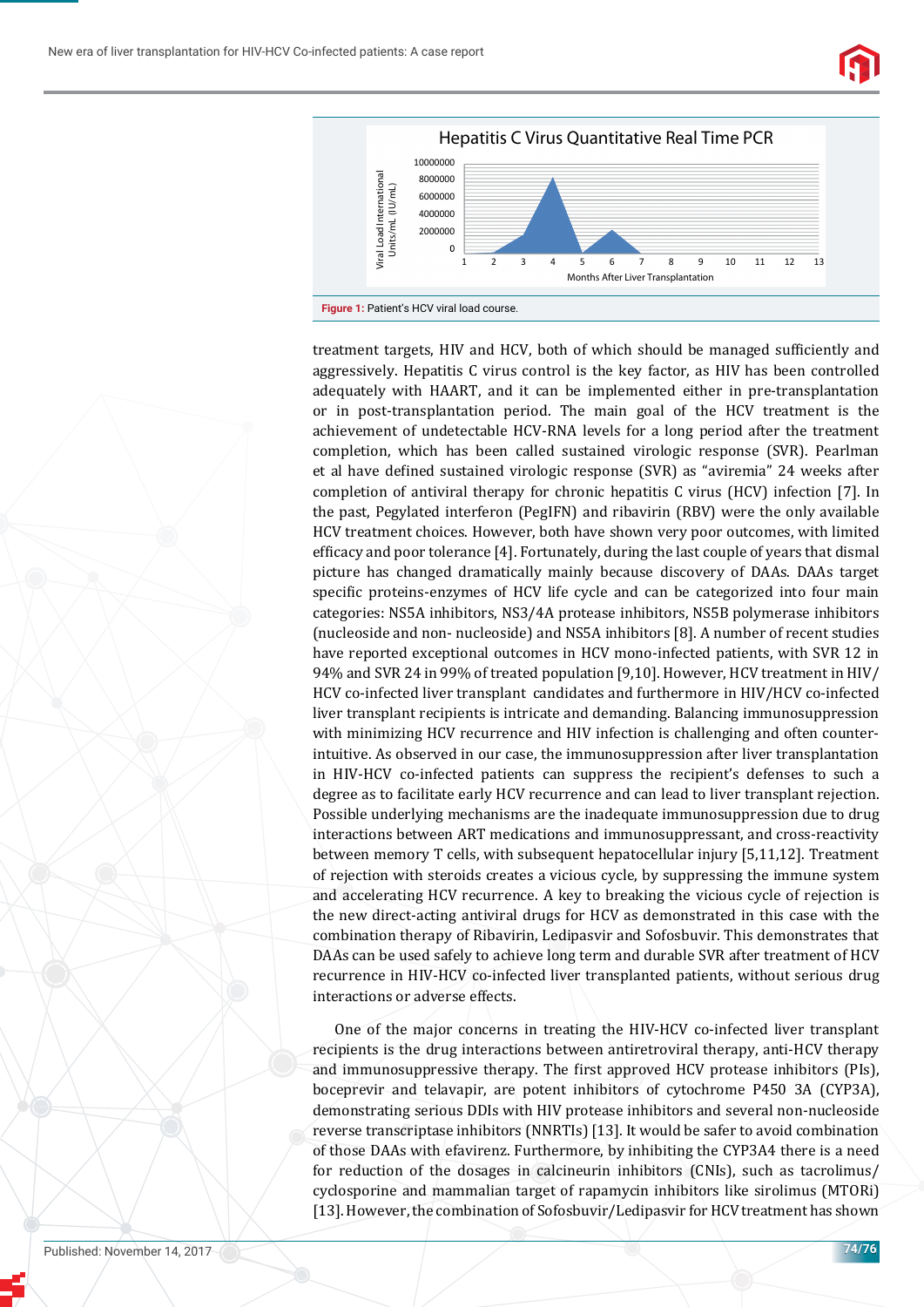

a safer drug interaction profile and the co-administration with Raltegravir, Abacavir, Lamivudine and Tacrolimus seems to be safe and without need for medication dose adjustment.

A limited number of studies have addressed the HCV treatment with DAAs, in HCV/HIV co-infected liver transplant recipients. Grant et al. has described eight HCV/ HIV co-infected liver transplant recipients, six with genotype 1a, one with genotype 1b and one with genotype 2b, who were treated with either Sofosbuvir/Ribavirin or Sofosbuvir-Simeprevir-Ribavirin [14]. Seven out of the total eight patients completed a 12 weeks therapy and all achieved SVR 12 without significant adverse drug interactions. Campos-Varela et al. has described two cases of HCV/HIV co-infected liver transplant recipients, both genotype 1a, who were treated with DAAs and both achieved SVR 12 [15]. Alkhouri et al. have described a case of successful HCV treatment of a HIV liver transplant recipient with the combination of Telaprevir/Ribavirin/ Pegylated Interferon [16]. Future studies with larger populations are needed to evaluate the possibility of treating HCV/HIV liver transplant recipients with DAAs and their interactions with immunosuppressive and antiretroviral medications. The advent of DAA drugs has given the opportunity in HCV-HIV population to counter the deleterious effect of HCV on liver allografts after transplantation. In our opinion HIV-HCV co-infection is no longer a contraindication for liver transplantation.

#### **References**

- 1. Palella FJ Jr, Delaney KM, Moorman AC, Loveless MO, Fuhrer J, et al. Declining morbidity and mortality among patients with advanced human immunodeficiency virus infection. HIV Outpatient Study Investigators. N Engl J Med. 1998; 338: 853-860. **Ref.:** https://goo.gl/NKoaxq
- 2. Smith CJ, Ryom L, Weber R, Morlat P, Pradier C, et al. Trends in underlying causes of death in people with HIV from 1999 to 2011 (D:A:D): a multicohort collaboration. Lancet. 2014; 384: 241-248. Ref.: https://goo.gl/RbEuFa
- 3. Bica I, McGovern B, Dhar R, Stone D, McGowan K, et al., Increasing mortality due to end-stage liver disease in patients with human immunodeficiency virus infection. Clin Infect Dis. 2001; 32: 492-497. **Ref.:** https://goo.gl/JCgaT2
- 4. Sulkowski MS. Hepatitis C virus infection in HIV-infected patients. Curr HIV/AIDS Rep. 2004; 1: 128- 135. **Ref.:** https://goo.gl/UPnMpF
- 5. Kardashian AA, Price JC. Hepatitis C virus-HIV-coinfected patients and liver transplantation. Curr Opin Organ Transplant. 2015; 20: 276-285. **Ref.:** https://goo.gl/BZ2dbo
- 6. de Vera ME, Dvorchik I, Tom K, Eghtesad B, Thai N, et al. Survival of liver transplant patients coinfected with HIV and HCV is adversely impacted by recurrent hepatitis C. Am J Transplant. 2006; 6: 2983- 2993. **Ref.:** https://goo.gl/Zkvzq2
- 7. Pearlman BL, Traub N. Sustained virologic response to antiviral therapy for chronic hepatitis C virus infection: a cure and so much more. Clin Infect Dis. 2011; 52: 889-900. **Ref.:** https://goo.gl/jtRmH8
- 8. Poordad F, Dieterich D. Treating hepatitis C: current standard of care and emerging direct- acting antiviral agents. J Viral Hepat. 2012; 19: 449-464. **Ref.:** https://goo.gl/DxaFKS
- 9. Afdhal N, Reddy KR, Nelson DR, Lawitz E, Gordon SC, et al. Ledipasvir and sofosbuvir for previously treated HCV genotype 1 infection. N Engl J Med. 2014; 370: 1483-1493. **Ref.:** https://goo.gl/JEj6LZ
- 10. Afdhal N, Zeuzem S, Kwo P, Chojkier M, Gitlin N, et al. Ledipasvir and sofosbuvir for untreated HCV genotype 1 infection. N Engl J Med. 2014; 370: 1889-1898. **Ref.:** https://goo.gl/NFgYh2
- 11. Frassetto LA, Browne M, Cheng A, Wolfe AR, Ronald ME, et al. Immunosuppressant pharmacokinetics and dosing modifications in HIV-1 infected liver and kidney transplant recipients. Am J Transplant. 2007; 7: 2816-2820. **Ref.:** https://goo.gl/2GCzb6
- 12. Wu Z, Bensinger SJ, Zhang J, Chen C, Yuan X, et al. Homeostatic proliferation is a barrier to transplantation tolerance. Nat Med. 2004; 10: 87-92. **Ref.:** https://goo.gl/SvpVXw
- 13. Wilby KJ, Greanya ED, Ford JA, Yoshida EM, Partovi N, et al. A review of drug interactions with boceprevir and telaprevir: implications for HIV and transplant patients. Ann Hepatol. 2012; 11: 179- 185. **Ref.:** https://goo.gl/CsY2yS